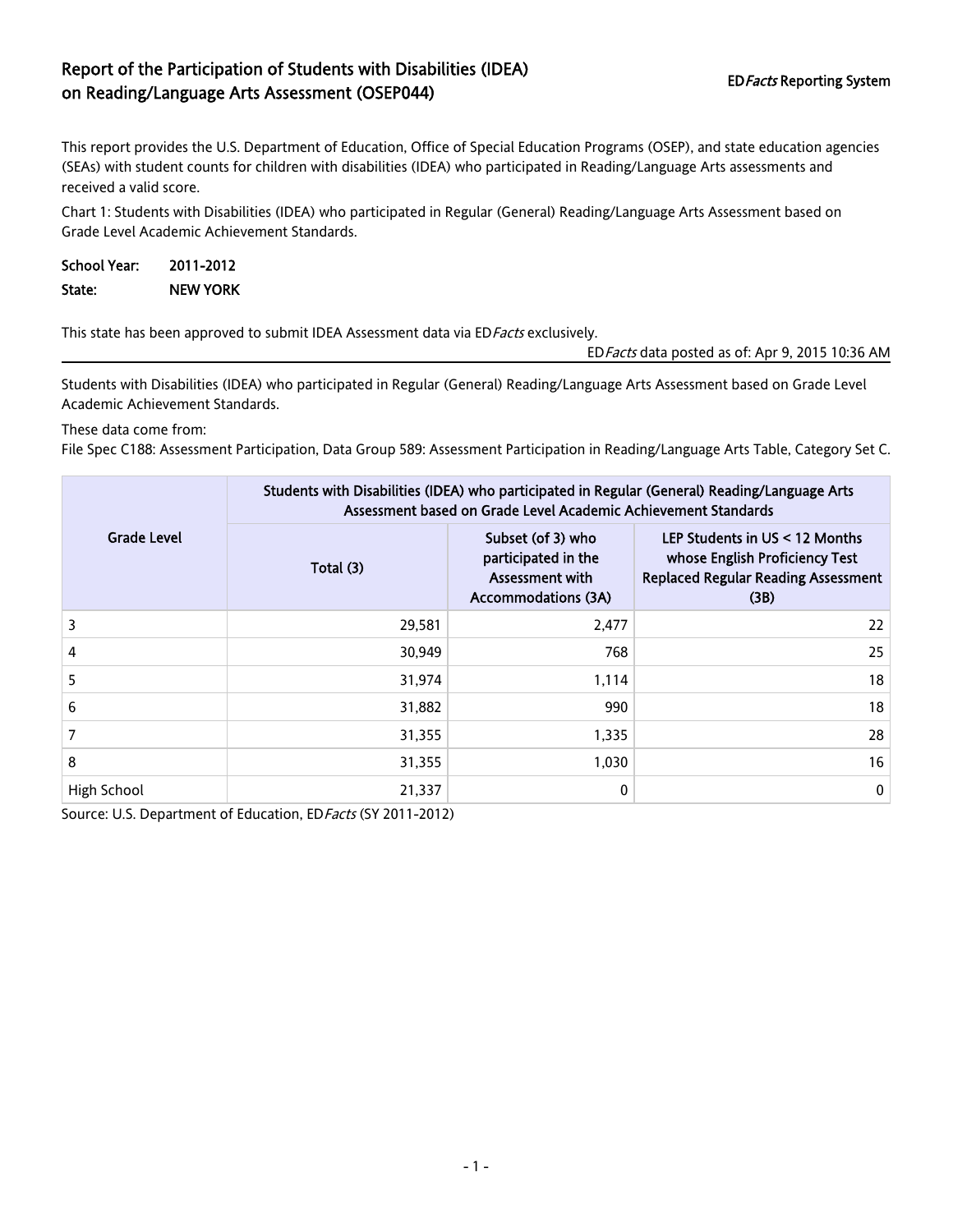## Report of the Participation of Students with Disabilities (IDEA) EDFacts Reporting System on Reading/Language Arts Assessment (OSEP044)

This report provides the U.S. Department of Education, Office of Special Education Programs (OSEP), and state education agencies (SEAs) with student counts for children with disabilities (IDEA) who participated in Reading/Language Arts assessments and received a valid score.

Chart 2: Students with Disabilities (IDEA) who participated in an Alternate Reading/Language Arts Assessments.

| <b>School Year:</b> | 2011-2012       |  |  |
|---------------------|-----------------|--|--|
| State:              | <b>NEW YORK</b> |  |  |

This state has been approved to submit IDEA Assessment data via ED Facts exclusively.

EDFacts data posted as of: Apr 9, 2015 10:36 AM

Students with Disabilities (IDEA) who participated in an Alternate Reading/Language Arts Assessments.

These data come from:

File Spec C188: Assessment Participation, Data Group 589: Assessment Participation in Reading/Language Arts Table, Category Set C.

|                    | Students with Disabilities (IDEA) who participated in an Alternate Reading/Language Arts Assessments |                                                                                                                                    |                                                                                                                              |                                                                                                                        |  |
|--------------------|------------------------------------------------------------------------------------------------------|------------------------------------------------------------------------------------------------------------------------------------|------------------------------------------------------------------------------------------------------------------------------|------------------------------------------------------------------------------------------------------------------------|--|
| Grade Level        | Total (4)                                                                                            | Subset (of 4) whose<br><b>Alternate Assessment</b><br>was based on Grade<br>Level Academic<br><b>Achievement Standards</b><br>(AA) | Subset (of 4) whose<br><b>Alternate Assessment</b><br>was based on modified<br><b>Academic Achievement</b><br>Standards (4B) | Subset (of 4) whose<br><b>Alternate Assessment</b><br>was based on Alternate<br>Academic Achievement<br>Standards (4C) |  |
| 3                  | 2,654                                                                                                | $\mathbf{0}$                                                                                                                       |                                                                                                                              | 2,654                                                                                                                  |  |
| 4                  | 2.967                                                                                                | $\mathbf 0$                                                                                                                        |                                                                                                                              | 2,967                                                                                                                  |  |
| 5                  | 3,065                                                                                                | $\mathbf 0$                                                                                                                        |                                                                                                                              | 3,065                                                                                                                  |  |
| 6                  | 2,949                                                                                                | $\mathbf 0$                                                                                                                        |                                                                                                                              | 2,949                                                                                                                  |  |
| 7                  | 2,927                                                                                                | $\mathbf{0}$                                                                                                                       |                                                                                                                              | 2,927                                                                                                                  |  |
| 8                  | 2,895                                                                                                | $\mathbf{0}$                                                                                                                       |                                                                                                                              | 2,895                                                                                                                  |  |
| <b>High School</b> | 2,071                                                                                                | $\Omega$                                                                                                                           |                                                                                                                              | 2,071                                                                                                                  |  |

 $1$ The column named 'Total (4)' is auto calculated from columns  $4A + 4B + 4C$ .

Source: U.S. Department of Education, ED Facts (SY 2011-2012)